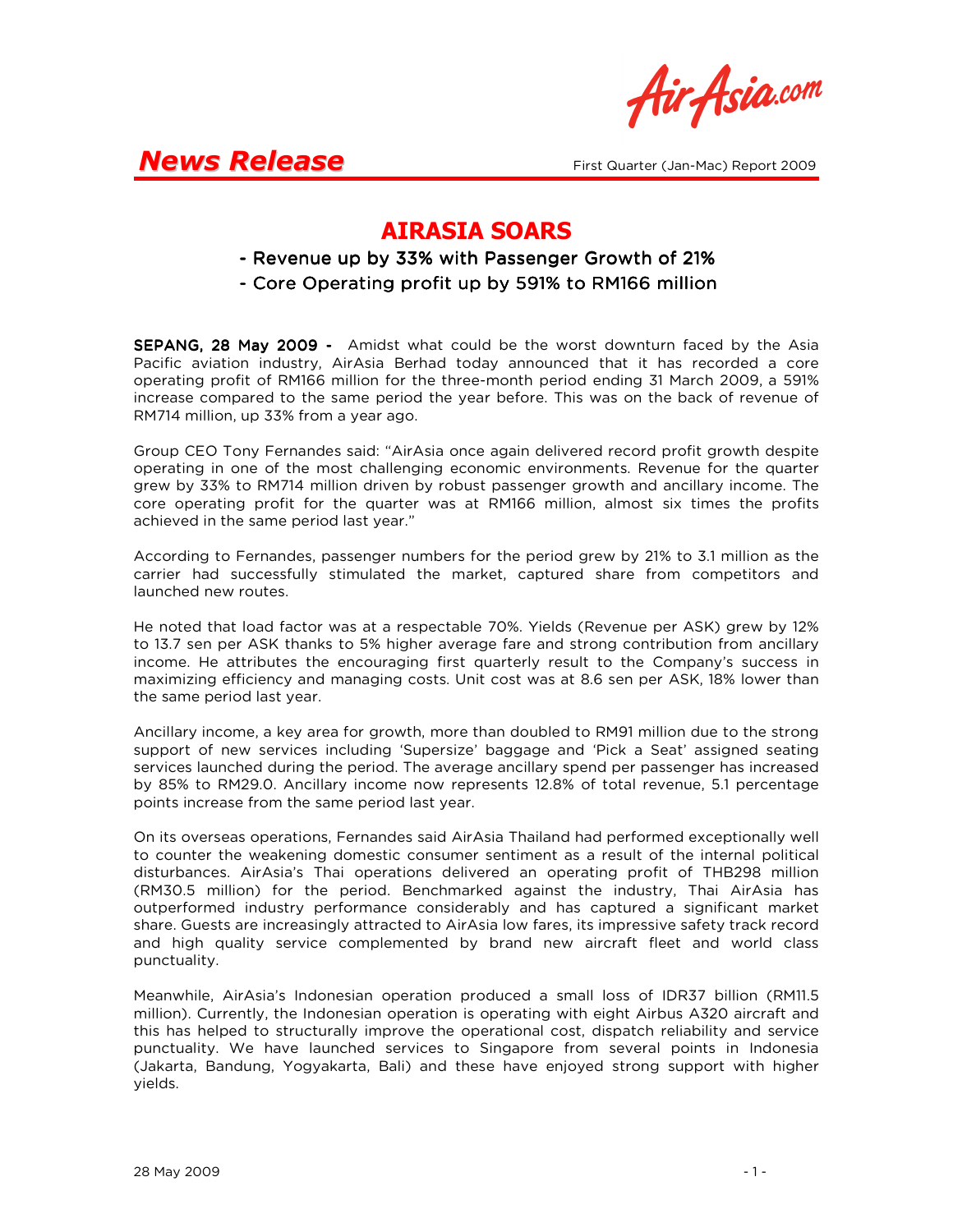

## **News Release** First Quarter (Jan-Mac) Report 2009

### **Outlook**

Commenting on the market outlook, Fernandes said: "We have already seen many airlines cut capacity, terminate underperforming routes, retrench staff and mothball a sizeable amount of their fleet. This situation provides unique long term opportunities for AirAsia, as the lowest cost producer, to grow rapidly, open new markets, win market share from competitors and speed up the pace of industry consolidation. In short, we're adding routes, increasing frequencies, hiring more staff, enhancing our capabilities and growing our airline."

"Our strategy to continuously conduct aggressive promotions and enhance customer service has been successful in driving strong traffic growth. We continue to expand our market share as more and more people switch from legacy carriers and fly with us. Furthermore, our new routes have performed very well and they are already profitable despite being in early developmental stage. He noted that based on forward booking trend in the second quarter, the underlying passenger demand remains robust and the ancillary income is also growing strongly. Cost items are expected to reduce stemming from efficiency gains and benefits of economies of scale," said Fernandes.

"The dramatic cuts in flights and capacity by many of Asia's legacy carriers have resulted in severe traffic decreases at many of Asia's airports. This is creating enormous opportunities for AirAsia, as these airports compete to get our business and are more amenable to provide desirable terms and concessions to AirAsia in order to attract our airline. They recognize that AirAsia can deliver significant passenger growth and revenue to their entities." added Fernandes.

He also welcomed the increasing global recognition of AirAsia's premium quality service at low prices. "AirAsia's premium quality service has been recognised in the global scene. In a survey conducted by Skytrax – an independent aviation consultant based in the UK, AirAsia was voted as the world's best low cost carrier. This is a comprehensive survey on all aspects of the airline industry, with more than 16 million airline passengers across the world participating. For the majority of them to have chosen AirAsia as the 'World's Best Low Cost Carrier' is a fantastic recognition of our efforts to constantly enhance our quality even while we make it affordable for everyone to fly."